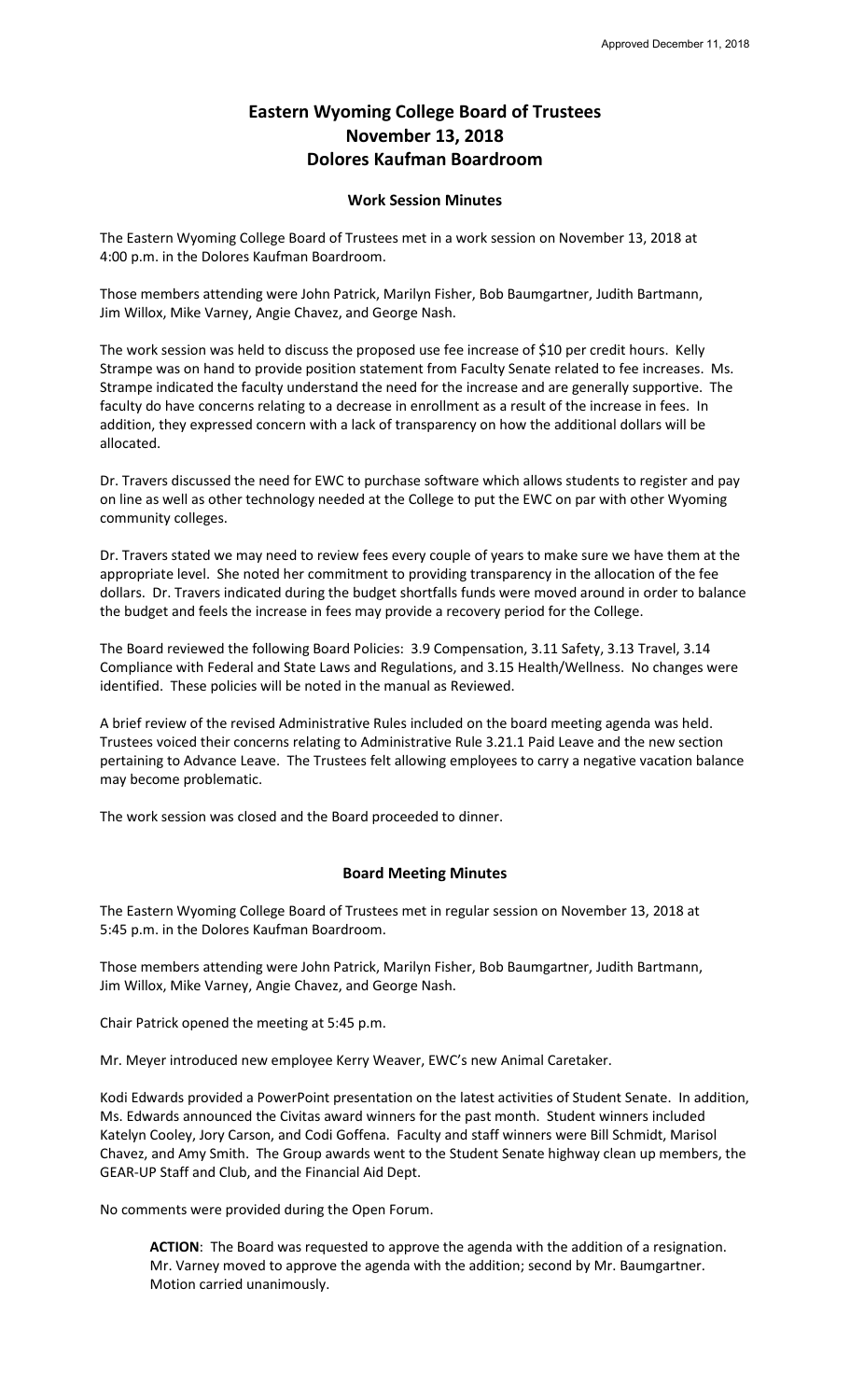In addition to her written update, Dr. Travers informed the Trustees the CTEC welding statue is up, the Bob Davis Day event and game went well, there were 124 people who attended the Donor Recognition Dinner, the welding program received a donation from Peabody, and EWC sponsored the tailgate party for the THS playoff football game.

**ACTION**: The consent agenda was considered by the Board. Ms. Chavez moved and Dr. Bartmann seconded the motion to approve the consent agenda, which included the minutes from the October 9, 2018 board meeting and executive session. Motion carried unanimously.

**ACTION**: Vice President for Administrative Services Kwin Wilkes presented the financial report. Trustee Fisher moved to approve the financial report, as presented. Mr. Nash seconded and the motion carried unanimously.

**ACTION**: Dean of Instruction Heidi Edmunds and faculty member Debbie Ochsner were on hand to answer questions regarding the new associate of arts degree in Human Services. This new program will prepare students to work in fields such as psychology, rehabilitation, social work, health care, community health, corrections, education and parenting support. The new program will provide training of students in case management. The program will be offered both live and online. Trustee Chavez moved to approve the new program; second by Mr. Varney. Motion carried unanimously.

**ACTION**: Christine Chesser, cosmetology instructor provided information regarding the new Barber Stylist Technician program. This new program is a 1250 clock hour program of barbering courses with the addition of chemicals. Completion of this program prepares the student for national testing in barbering stylist technology. Mr. Nash moved to approve the new Barber Stylist Technician Certificate program, as presented. Ms. Fisher seconded and the motion was unanimously passed.

**ACTION**: Dr. Travers requested the Board of Trustees approve a \$10 per credit hour increase in fees for fiscal year 2020. The President indicated it is her intention to have the allocation of the fees as transparent as possible. Mr. Varney moved to approve a \$10 per credit hour increase in fees for fiscal year 2020, as presented. Mr. Baumgartner seconded. Motion carried unanimously.

**ACTION**: Vice President Wilkes provided the Trustees with a copy of the proposed Scholarship and Grants Budget for FY20 with the updated fee increase included. Following the discussion, Dr. Bartmann moved and Ms. Fisher seconded to approve the fiscal year 2020 Scholarship and Grants Budget, as presented. Motion passed unanimously.

**ACTION**: HR Director Meyer requested the Board approve the employment of Leann Mattis as the Admissions Coordinator effective Thursday, November 15, 2018. Trustee Fisher moved to approve the appointment of Leann Mattis to the position of Admissions Coordinator, as presented; second by Trustee Chavez. Motion carried unanimously.

**ACTION**: The Board was requested to approve the resignation of EWC Head Volleyball Coach Julie Sherbeyn effective May 31, 2019. Ms. Sherbeyn wished to inform the College early enough to allow enough time to appropriately advertise the position. Trustee Varney moved to approve the resignation; second by Mr. Baumgartner. The motion was passed unanimously.

Updates were provided by Staff Alliance, Student Services, Academic Services, College Relations, Faculty Senate, Douglas Campus, Human Services, and Institutional Development. An update was provided on construction and major maintenance projects. In addition, Mr. Willox reported on some concerns he had received relating to the Torrington nursing program, but indicated he thinks those concerns have been lessened due to the conversations held with the Converse County Advisory Committee. There continues to be concern regarding the lack of housing for EWC students as well as the community in Douglas.

Chris Wenzel provided the Trustees with a presentation on his INBRE grant project.

Marilyn Fisher thanked the Trustees for being allowed to attend the WACCT conference in Riverton. She felt the conference was worthwhile and informative.